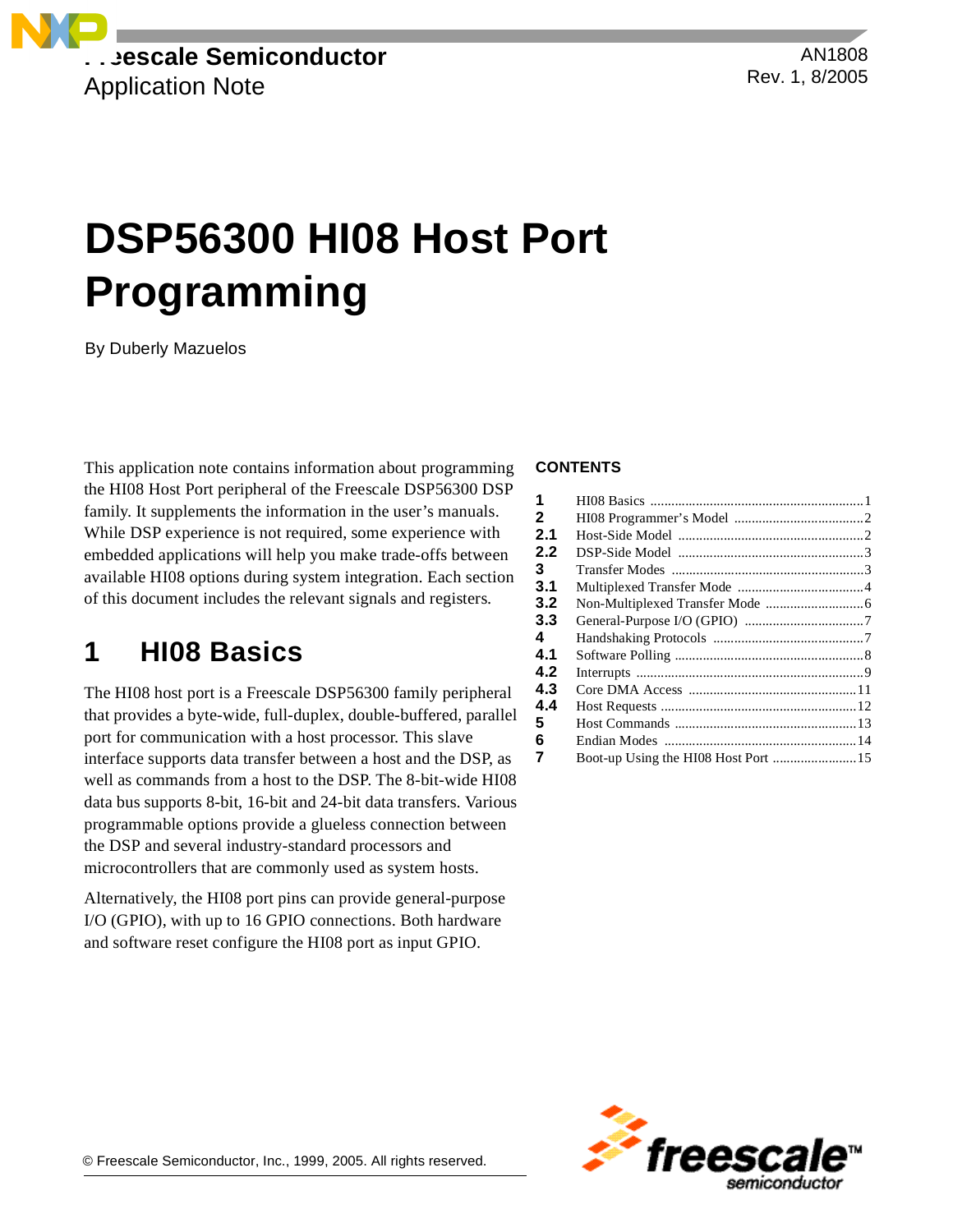**Programmer's Model** 

# **2 HI08 Programmer's Model**

As **[Figure 1](#page-1-0)** shows, the HI08 peripheral has two register banks:

- Host-side register bank—accessible only to the host
	- DSP-side register bank—accessible only to the DSP core

The separate receive and transmit data paths are double buffered for efficient, high-speed, asynchronous transfers. Note the naming conventions: the host-side transmit data path (host writes) is also the DSP-side receive path, while the host-side receive data path (host reads) is also the DSP-side transmit path.



**Figure 1.** HI08 Programer's Model

### <span id="page-1-0"></span>**2.1 Host-Side Model**

<span id="page-1-1"></span>To the host, the HI08 appears as eight byte-wide locations mapped in its external address space. The host-side registers can be further partitioned into control registers and data registers, as **[Table 1](#page-1-1)** and **[Table 2](#page-1-2)** show.

| <b>Table 1.</b> Host-Side Control Register |  |
|--------------------------------------------|--|
|                                            |  |

| <b>Host Address</b> | <b>Control Register</b>          |  |
|---------------------|----------------------------------|--|
| \$0                 | Interface Control register - ICR |  |
| \$1                 | Command Vector register - CVR    |  |
| \$2                 | Interrupt Status register - ISR  |  |
| \$3                 | Interrupt Vector register - IVR  |  |

|  | Table 2. Host-Side Data Register |  |  |
|--|----------------------------------|--|--|
|--|----------------------------------|--|--|

<span id="page-1-2"></span>

| <b>Host Address</b> | Little Endian Mode                | <b>Big Endian Mode</b>            |
|---------------------|-----------------------------------|-----------------------------------|
| \$4                 | Unused                            | Unused                            |
| \$5                 | Receive/Transmit High - RXH/TXH   | Receive/Transmit Low - RXL/TXL    |
| \$6                 | Receive/Transmit Middle - RXM/TXM | Receive/Transmit Middle - RXM/TXM |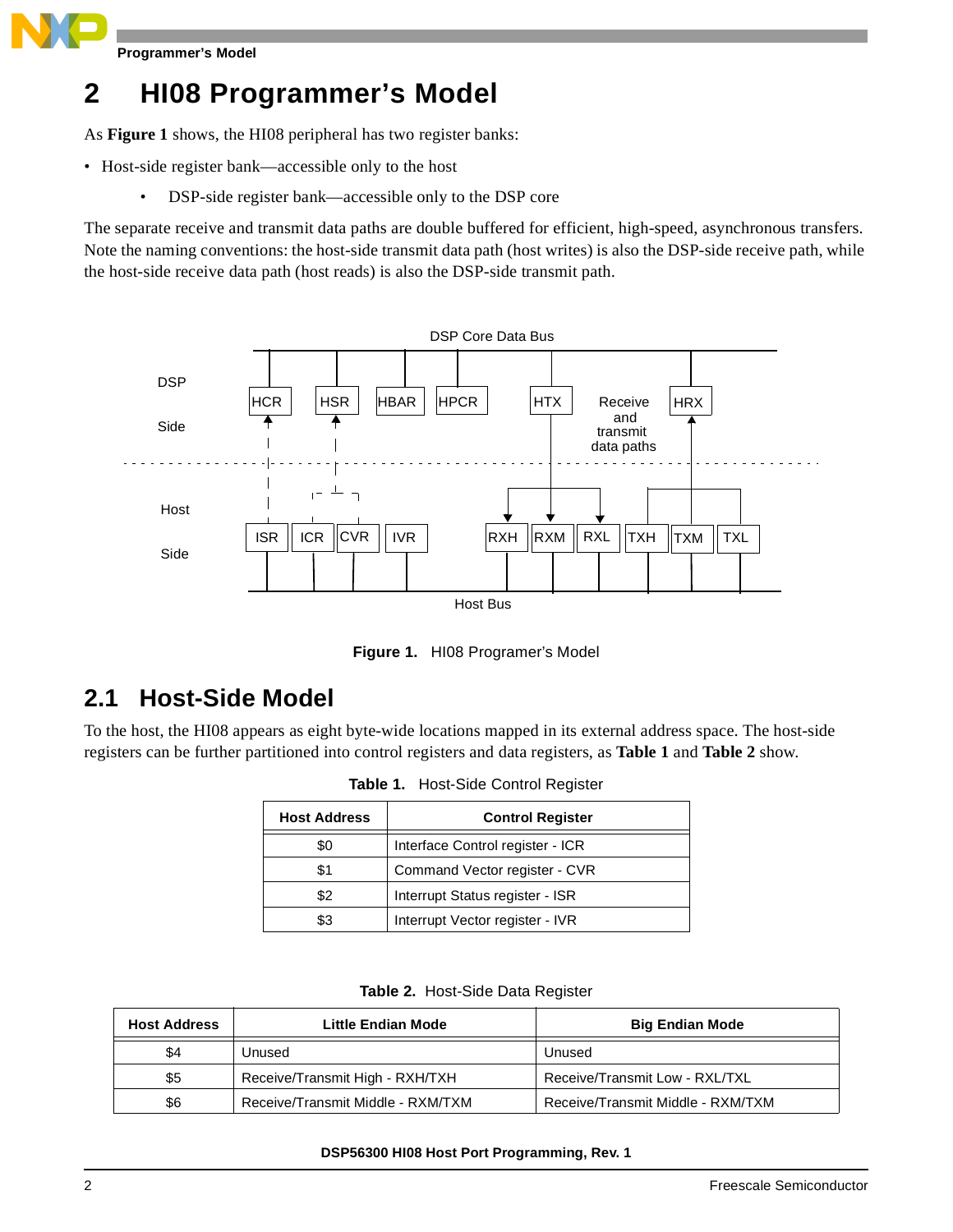

**Table 2.** Host-Side Data Register (Continued)

| <b>Host Address</b> | Little Endian Mode             | <b>Big Endian Mode</b>          |
|---------------------|--------------------------------|---------------------------------|
| \$7                 | Receive/Transmit Low - RXL/TXL | Receive/Transmit High - RXH/TXH |

The Receive Data Registers (RXH[M]L) and Transmit Data registers (TXH[M]L) use the same host address. During host writes to these addresses, data is transferred to the Transmit Data registers, while reads are performed from the Receive Data registers.

The Endian mode refers to the method of addressing the host and the way the HI08 transfers data between the hostside data registers and the DSP-side data registers. ["Endian Modes" on page](#page-13-0) 14 has more information on this topic. Regardless of the Endian mode used, when the host writes to the HI08 port, it must write the byte at address \$7 last, since this causes the transfer of the 24-bit value from the host-side Transmit Data Registers (TXH[M][L]) to the DSP-side Host Receive Register (HRX). Similarly, when the host reads from the HI08 port, it must read the byte at host address \$7 last, since this causes a pending transfer of a 24-bit value from the DSP-side Host Transmit register (HTX) to be transferred to the host-side Receive Data registers (RXH[M][L]).

### **2.2 DSP-Side Model**

<span id="page-2-0"></span>To the DSP core, the DSP-side registers appear as six 24-bit registers mapped in internal I/O X memory space; therefore, standard DSP56300 instructions and addressing modes can address these registers. **[Table 3](#page-2-0)** lists control and data registers. Two additional registers are related to the HI08 peripheral when it is used in GPIO mode.

| Type    | Register                                                                                                                            |
|---------|-------------------------------------------------------------------------------------------------------------------------------------|
| Control | Host Control Register (HCR)<br>Host Status Register (HSR)<br>Host Port Control Register (HPCR)<br>Host base Address Register (HBAR) |
| Data    | Host Transmit Register (HTX)<br>Host Receive Register (HRX)                                                                         |

| Table 3. DSP-side Data and Control Registers |  |  |
|----------------------------------------------|--|--|
|                                              |  |  |

# **3 Transfer Modes**

The HI08 operates in one of two host transfer modes, multiplexed or non-multiplexed, depending on the host bus type. Alternatively, the HI08 pins can be used as General Purpose I/O (GPIO). To accommodate these three modes, each HI08 pin serves multiple purposes, as **[Table 4](#page-2-1)**, **[Table 5](#page-3-0)**, and **[Table 6](#page-3-1)** show.

<span id="page-2-1"></span>

| Pin        | <b>Multiplex Mode</b> | <b>Non-multiplex Mode</b> | <b>GPIO Mode</b> |
|------------|-----------------------|---------------------------|------------------|
| $HAD[7-0]$ | $HAD[7-0]$            | $H[7-]0$                  | PB[7-0]          |
| HAS/HA0    | <b>HAS</b>            | HA <sub>0</sub>           | PB <sub>8</sub>  |
| HA8/HA1    | HA <sub>8</sub>       | HA <sub>1</sub>           | PB <sub>9</sub>  |
| HA9/HA2    | HA <sub>9</sub>       | HA <sub>2</sub>           | <b>PB10</b>      |
| HCS/HA10   | <b>HA10</b>           | <b>HCS/HCS</b>            | <b>PB13</b>      |

**Table 4.** Multiplex, Non-multiplex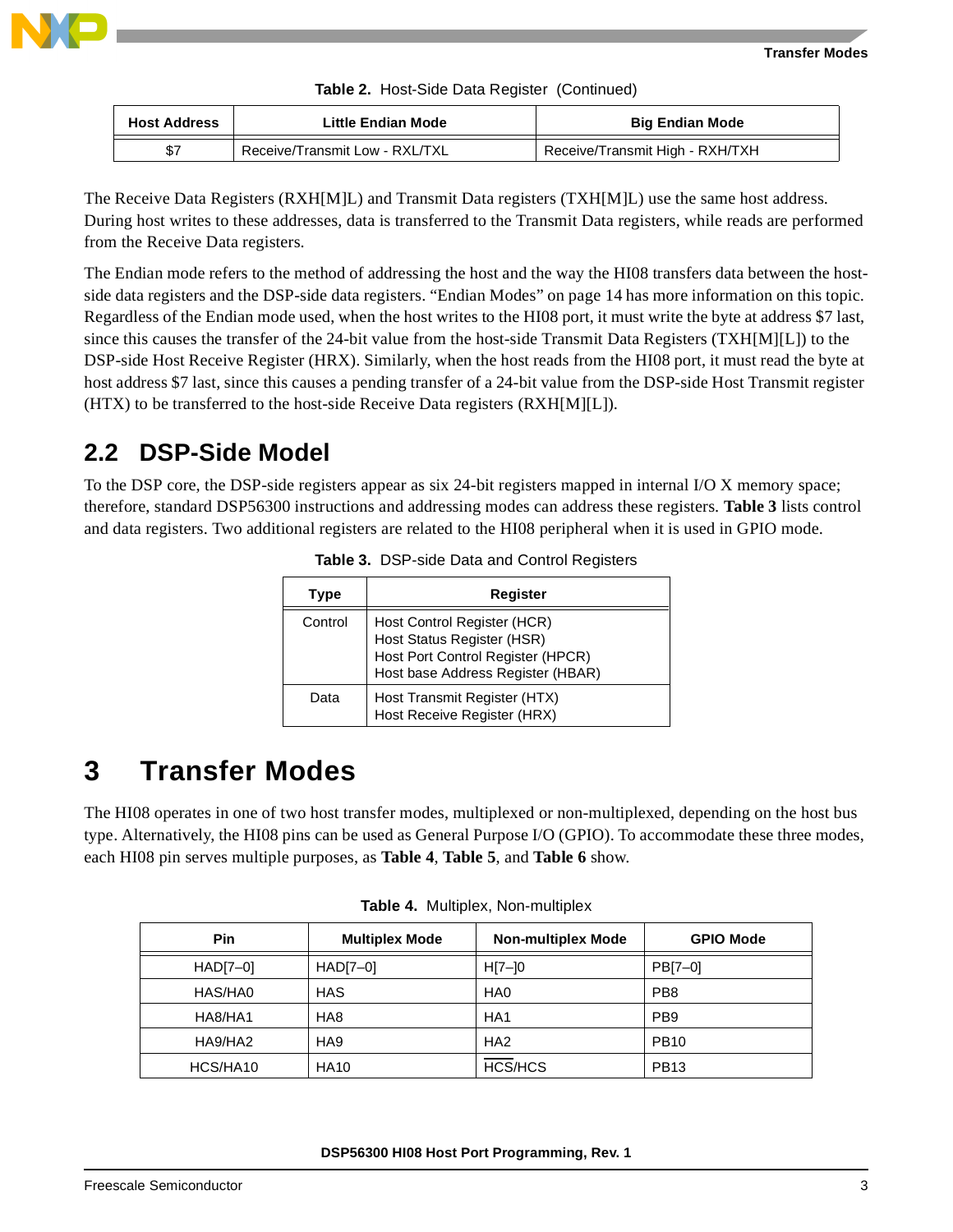

### **Transfer Modes**

The HI08 port can be programmed to use single or dual read/write strobes (signals). In a single-strobe bus, the Host Data Strobe pin (HDS) indicates that valid data is present on the bus, while the Host Read/Write pin (HRW) indicates the type of transaction in process. In dual-strobe mode, the Host Read (HRD) and the Host Write (HWR) lines each indicate data validity and transaction type.

<span id="page-3-0"></span>

| Pin     | <b>Single-Strobe Bus</b> | <b>Dual-Strobe Bus</b> | <b>GPIO Mode</b> |
|---------|--------------------------|------------------------|------------------|
| HRW/HRD | <b>HRW</b>               | HRD/HRD                | <b>PB11</b>      |
| HDS/HWR | HDS/HDS                  | HWR/HWR                | <b>PB12</b>      |

**Table 5.** Single- and Dual-Strobe Buses

<span id="page-3-1"></span>The HI08 can also be programmed to use a single host request line or dual host request lines. Please refer to ["Host](#page-11-0)  [Requests" on page](#page-11-0) 12 for information concerning host requests.

| Pin              | <b>Single Request</b> | <b>Dual Request</b> | <b>GPIO Mode</b> |
|------------------|-----------------------|---------------------|------------------|
| HREQ/HTRQ        | HREQ/HREQ             | HTRQ/HTRQ           | PB <sub>14</sub> |
| <b>HACK/HRRQ</b> | <b>HACK/HACK</b>      | HRRQ/HRRQ           | <b>PB15</b>      |

**Table 6.** Single and Dual Host Request Lines

Note that the polarity of the signals can also be programmed to be active high or active low, as required by the host bus. All the options shown here are set by the Host Port Control Register (HPCR).

### **3.1 Multiplexed Transfer Mode**

In multiplexed mode, the HI08 uses the lower eight address lines (address bits [7–0]) to transfer data (data bits [7–0]). **[Figure 2](#page-3-2)** shows a hardware configuration that supports multiplexed transfer mode.



**Figure 2.** HI08 Hardware Set-Up for Multiplex Mode Transfers

<span id="page-3-3"></span><span id="page-3-2"></span>**[Example 1](#page-3-3)** lists code that initializes the Host Port Control register (HPCR) to use the HI08 in multiplex mode, as shown in **[Figure 2](#page-3-2)**.

#### **Example 1.** Initializing Multiplex Mode

```
INIT_HPCR EQU $0e0e
                ; [15] = HAP = 0 \rightarrow Reserved. Write to 0.
                ; [14] = HRP = 0 -> Reserved. Write to 0.
                ; [13] = HCSP = 0 -> Reserved. Write to 0.
                ; [12] = HDDS = 0 -> Single strobe
```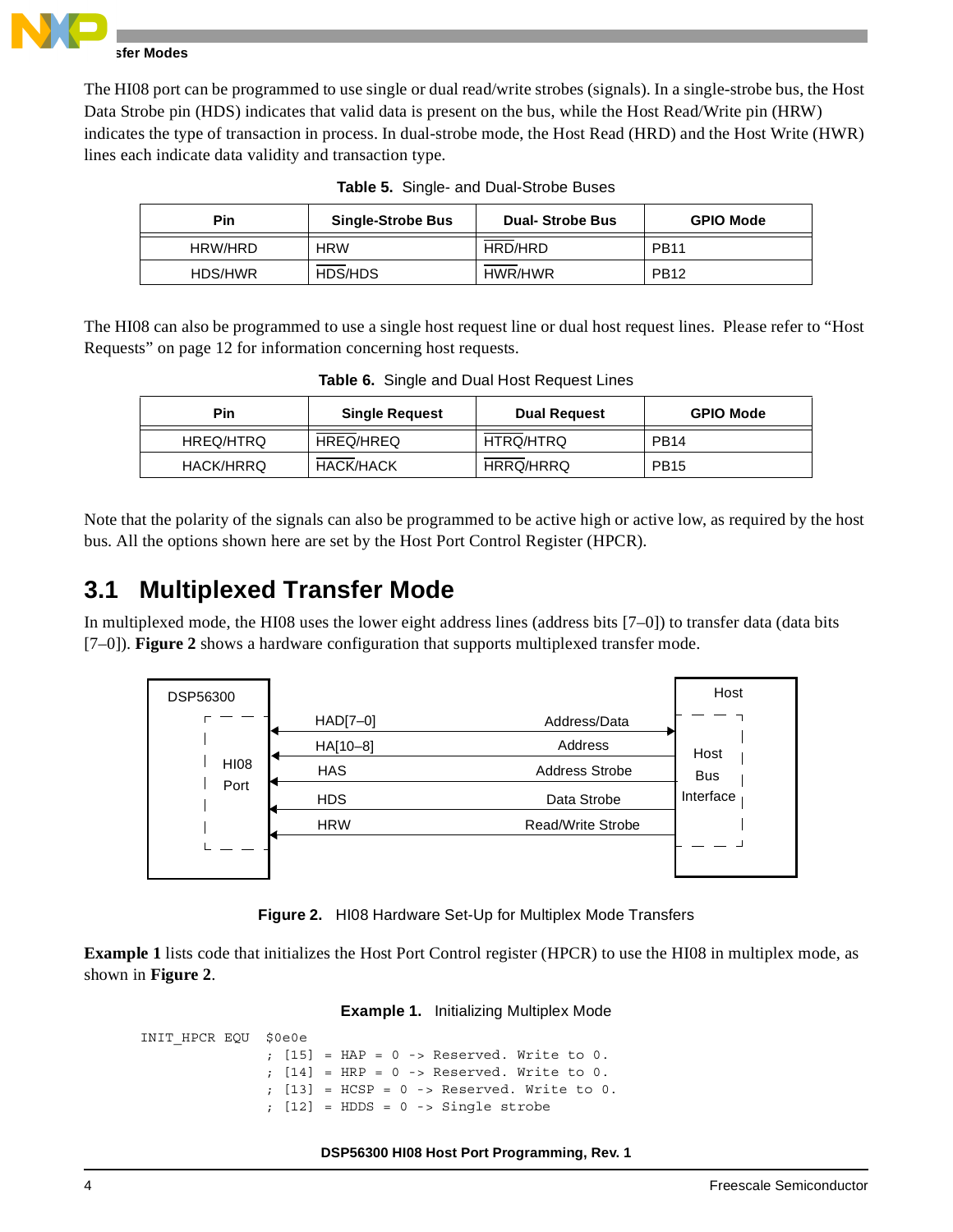

|  | $;$ [11] = HMUX = 1 -> Multiplex mode                                                       |
|--|---------------------------------------------------------------------------------------------|
|  | ; $[10] = HASP = 1 -> HAS active high$                                                      |
|  | $: [9] = HDSP = 1 -> HDS$ active high                                                       |
|  | $\left[\begin{array}{ccccc} 8 \end{array}\right]$ = HROD = 0 -> Reserved. Write to 0.       |
|  | $\mathfrak{c}$ [7] = reserved = 0 -> Reserved. Write to 0.                                  |
|  | $\,$ ; [6] = HEN = 0 -> Host interface off (GPIO)                                           |
|  | $\left[\begin{array}{ccccc}5\end{array}\right]$ = HAEN = 0 -> Host ack. disabled            |
|  | $; [4]$ = HREN = 0 -> Host requests disabled                                                |
|  | ; [3] = HCSEN = 1 -> Enable HA10 in multiplex mode                                          |
|  | $\left[\begin{array}{c c} 2 \end{array}\right]$ = HA9EN = 1 -> Enable HA9 in multiplex mode |
|  | $\left[1\right]$ = HA8EN = 1 -> Enable HA8 in multiplex mode                                |
|  | $\left[0\right]$ = HGEN = 0 -> GPIO pins are tri-stated                                     |

This example code configures the HI08 port to a single-strobe bus,  $(HPCR[12] = HDDS = 0)$ , where  $HRW=1$ signals a read transaction and HRW=0 signals the write. Active high address (HAS) and data (HDS) strobes are used by setting  $HPCR[10] = HASP = 1$  and  $HPCR[9] = HDSP = 1$ , respectively. The example uses all available address lines (HA8EN=1, HA9EN=1, and HCSEN=1).

Note that the HPCR[HEN] bit is initially cleared, which configures the HI08 port in GPIO mode. To assure proper operation, the HPCR bits HAP, HRP, HCSP, HDDS, HMUX, HASP, HDSP, HROD, HAEN, HREN, HCSEN, HA9EN, and HA8EN should not be set when HEN is set or simultaneously with setting HEN. Similarly, bits HAP, HRP, HCSP, HDDS, HMUX, HASP, HDSP, HROD, HAEN and HREN should be changed only if HEN is cleared. The code listed in **[Example 2](#page-4-0)**, which meets these requirements, initializes and enables the HI08 port from the DSP core side

**Example 2.** Initializing the HI08 Port from the DSP Core Side

|      | movep #INIT HPCR,x:M HPCR | ; init HI08 HPCR register |
|------|---------------------------|---------------------------|
| bset | #M HEN,x:M HPCR           | : enable HI08             |

<span id="page-4-0"></span>The host should initialize the Interface Control register (ICR) to establish the Endian mode and enable requests, if necessary. [\("Endian Modes" on page](#page-13-0) 14 contains further information.)

In multiplexed mode, two factors determine HI08 port register selection:

- Address on the host bus
- Internal chip select logic, represented in **[Figure 3](#page-5-0)**.

The DSP compares the Host Base Address Register (HBAR) to address bits [10–3] to define the address where the HI08 will appear on the host memory map. The DSP core must initialize HBAR prior to any data transfers. Note that the HI08 port latches only the lower 8 address bits [HAD7–0] so that these signal lines can then be used to transfer data. For proper device selection, the upper address bits (HA[10-8]) must remain asserted during the data transaction.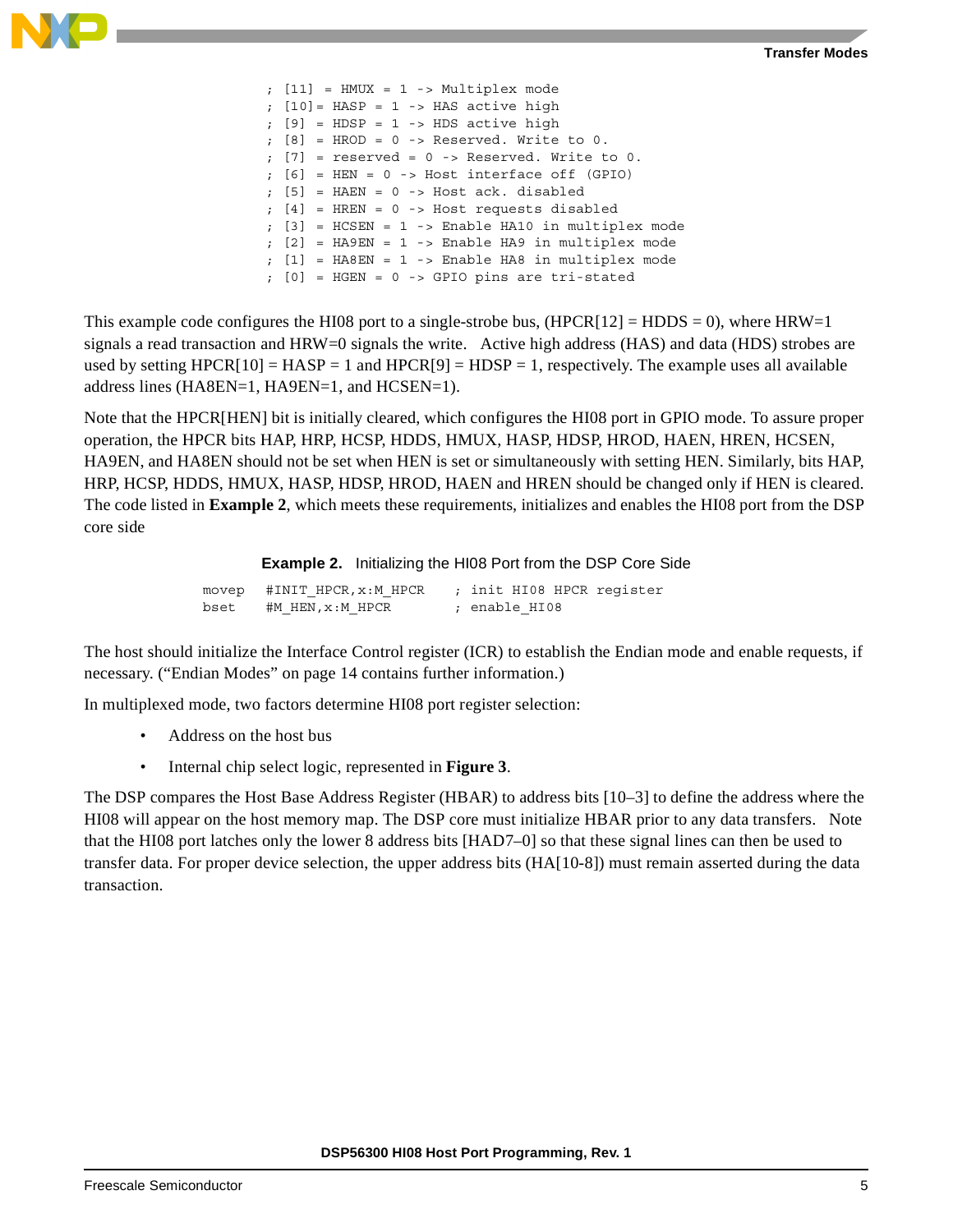



**Figure 3.** Multiplex Mode Self Chip Select

<span id="page-5-0"></span>The DSP performs the following steps when it initializes the HI08 port in multiplex mode:

- **1.** Initializes Host Port Control register (HPCR). Make sure HPCR[HEN] =  $0$ .
- **2.** Initialize Host Base Address register (HBAR).
- **3.** Enable the HI08 by setting HPCR $[HER] = 1$ .

The host should initialize the Interface Control Register (ICR) to indicate the endian mode to be used.

### **3.2 Non-Multiplexed Transfer Mode**

In Non-Multiplexed mode, the HI08 port appears to the host as 8-bit wide SRAM. Thus, the minimum hardware setup necessary for using the HI08 port in non-multiplexed mode is a chip select, three address lines to access the eight HI08 eight register locations, eight data lines and one or two read/write strobes. **Figure 4** [on page 6](#page-5-1) shows a simple hardware setup that supports Non-Multiplex Transfer mode.



**Figure 4.** HI08 Hardware Setup for Non-Multiplex Mode Transfers

<span id="page-5-2"></span><span id="page-5-1"></span>The equate listed in **[Table 3](#page-5-2)** defines the initial values of the Host Port Control Register (HPCR) that are necessary to set up the HI08 for the Non-Multiplex mode represented in **[Figure 4](#page-5-1)**.

#### **Example 3.** Initializing the Non-Multiplex Mode

```
INIT_HPCR EQU $1008
               ; [15] = HAP = 0 => Reserved. Write to 0.
               ; [14] = HRP = 0 -> Reserved. Write to 0.
               ; [13] = HCSP = 0 -> CS active low
                 [12] = HDDS = 1 -> Dual strobe
                 [11] = HMUX = 0 -> Non-multiplexed mode
```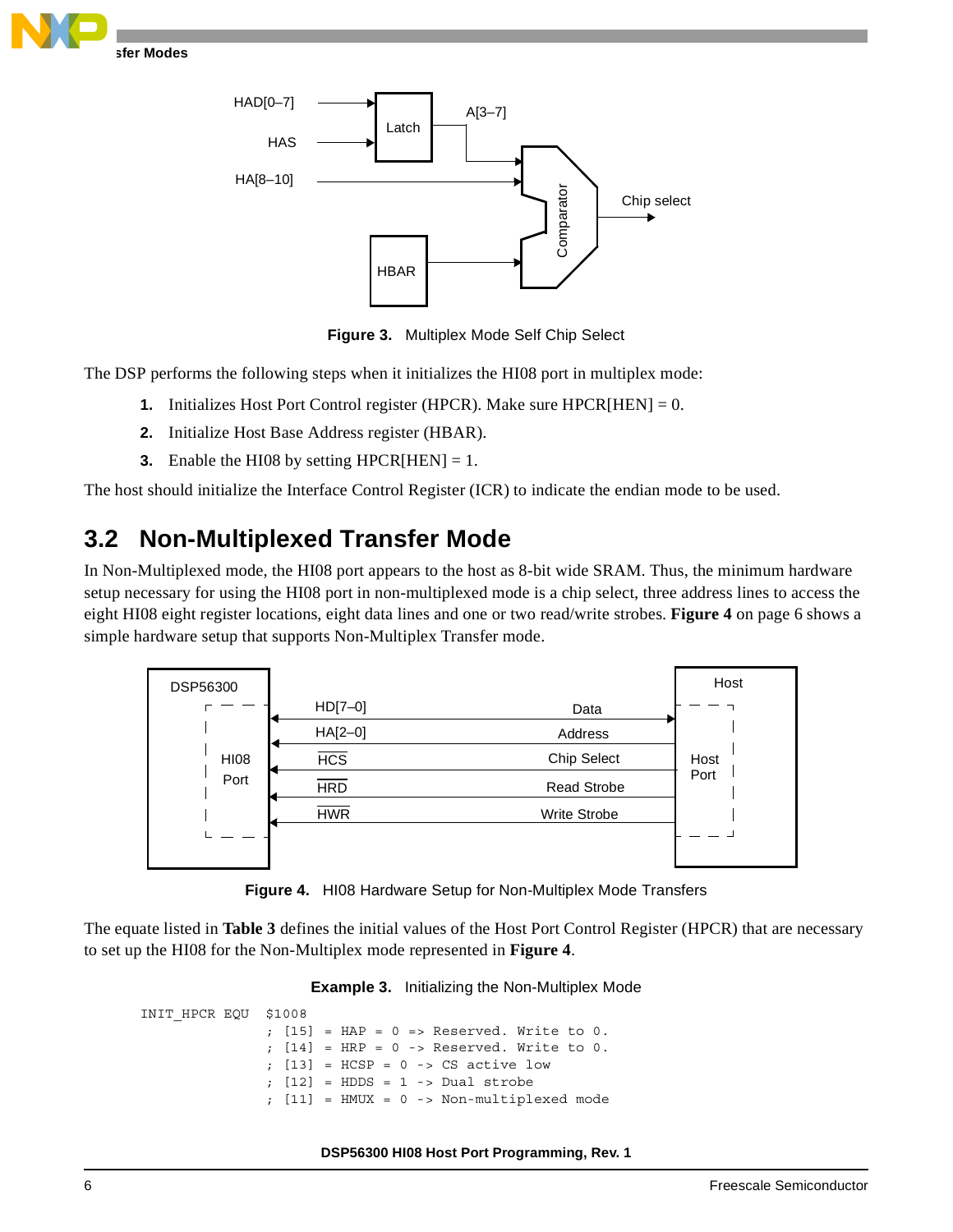

```
; [10] = HASP = 0 -> Reserved. Write to 0 in non-mux
; [9] = HDSP = 0 \rightarrow HRD & HWR active low
; [8] = HROD = 0 -> Reserved. Write to 0.
: [7] = reserved = 0
; [6] = HEN = 0 -> Host interface disabled
; [5] = HAEN = 0 -> Host ack. disabled
; [4] = HREN = 0 -> Host request disabled
; [3] = HCSEN = 1 -> CS pin enabled
; [2] = HA9EN = 0 -> Reserved. Write to 0 in non-mux mode
; [1] = HA8EN = 0 -> Reserved. Write to 0 in non-mux mode
; [0] = HGEN = 0 -> Reserved. Write to 0 in non-mux mode
```
This initialization configures the HI08 port bus transactions to use dual, active low, read (HRD) and write (HWR) strobes by setting  $HPCR[12] = HDDS = 1$  and  $HPCR[9] = HDSP = 0$ . Active low Chip Select (HCS) is programmed with  $HPCR[13] = HCSP = 0$ . Notice that the HPCR[HEN] bit is initially cleared, which configures the HI08 port in GPIO mode. The same code that initializes the Multiplex Transfer mode (**[Example 2](#page-4-0)** on page 5) can also initialize and enable the HI08 port.

The following list summarizes the steps to be followed by the DSP to initialize the HI08 port in non-multiplex mode:

- **1.** Initializes Host Port Control Register (HPCR). Make sure HPCR[HEN] = 0.
- **2.** Enable the HI08 by setting HPCR $[HER] = 1$ .

The host should initialize the Interface Control register (ICR) to indicate the endian mode to be used.

### **3.3 General-Purpose I/O (GPIO)**

To program the HI08 port to provide GPIO, the Host Enable bit (HEN) in the HPCR is cleared to deactivate the HI08, and the Host GPIO Port Enable bit (HGEN) bit is set to enable the pins configured as GPIO.

The Host Data Direction register (HDDR) controls the direction of the data flow for each of the HI08 pins configured as GPIO. The Host Data register (HDR) holds the data values of pins configured as GPIO. These registers, like the HPCR, are mapped to X memory I/O space and are accessible to the core using conventional move and bit operations. The host cannot access HDDR and HDR.

Not all pins need to be configured as GPIO to use this feature. Even when the HI08 functions as the host interface, the unused signals can be configured as GPIO (if, for example, an application is not using the host request pins). The same ability to configure unused signals for GPIO also applies to HA10, HA9 and HA8 in multiplex mode.

# **4 Handshaking Protocols**

The HI08 is a slave-only device, which means that the host is the master of all bus transfers. In host-to-DSP transfers, the host writes data to the Transmit Byte Registers (TXH[M][L]). In DSP-to-host transfers, the host reads data from the Receive Byte Registers (RXH[M][L]). However, the DSP side has access only to the Host Receive Data Register (HRX) and the Host Transmit Data Register (HTX). When available, data automatically moves between the host-side data registers and the DSP-side data registers. This double-buffered mechanism allows for fast data transfers, but creates a "pipeline" that can stall communication (if the pipeline is either full or empty) or cause erroneous data transfers (overwriting new data or reading old data twice). The HI08 port has several handshaking mechanisms to counter any of these potential buffering problems.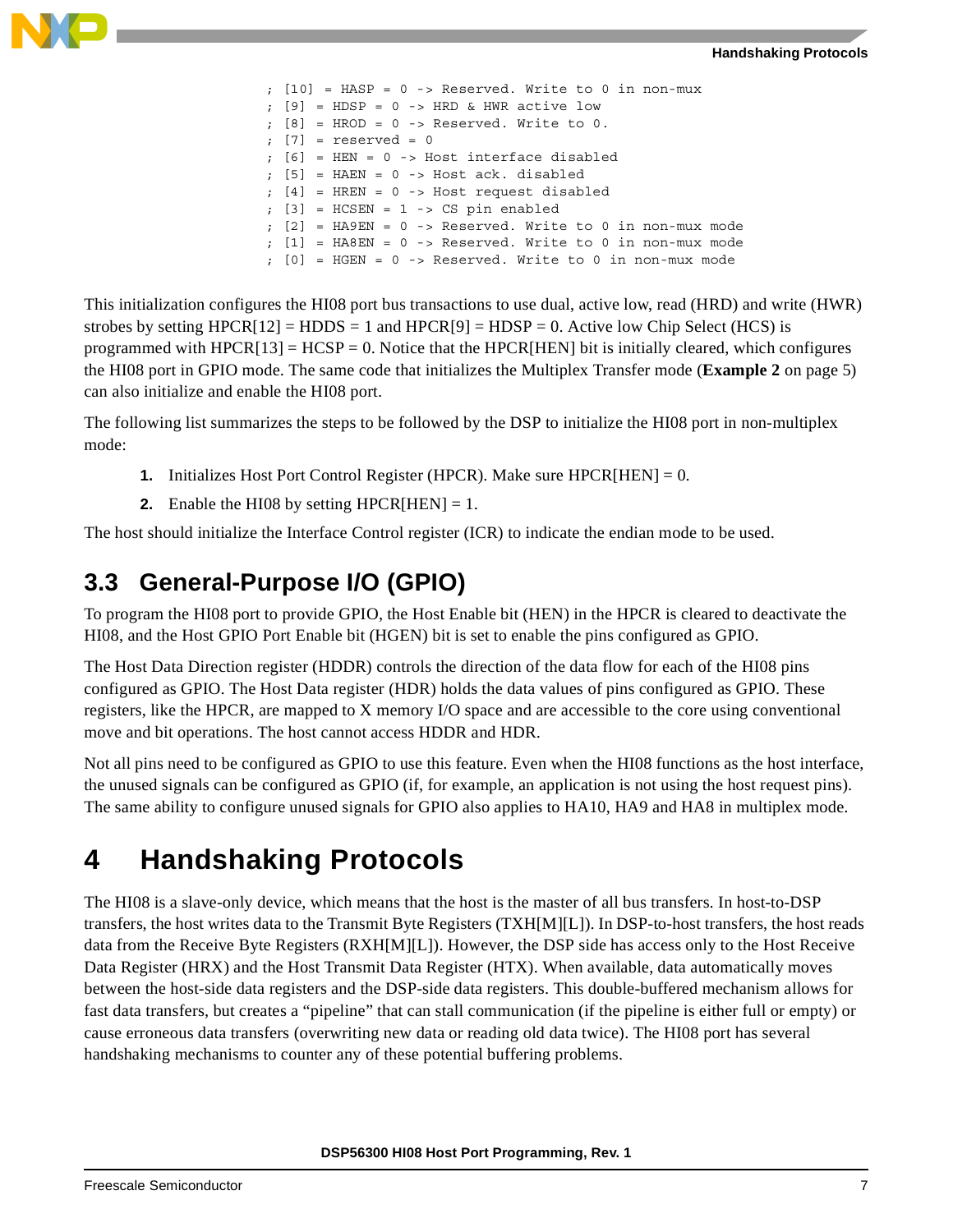### **Ishaking Protocols**

For example, a host writing several pieces of data to the HI08 port should first determine whether any data previously written to the Transmit Byte Registers (TXH[M][L]) has successfully transferred to the DSP side. A handshaking protocol makes this possible. If the host-side Transmit Byte Registers (TXH[M][L]) are empty, the host writes the data to these registers. The transfer to the DSP-side Host Receive Data Register (HRX) occurs only if HRX is empty (that is, the DSP has read it). The DSP core then uses an appropriate handshaking protocol to move data from the HRX to the receiving buffer or register. If the handshaking protocol were not used, the host might overwrite data not yet transferred to the DSP side, or the DSP might receive stale data.

A similar situation occurs when the host performs multiple reads from the HI08 port Receive Byte registers (RXH[M][L]). The DSP side uses an appropriate handshaking protocol to determine whether any data previously written to the Host Transmit Register (HTX) has been successfully transferred to the host-side registers. If HTX is empty, the DSP writes the data to this register. Data is transferred to the host-side Receive Byte Registers (RXH[M][L]) only if they are empty (that is, that host has read them). The host can then use any of the handshaking protocols available to determine if more data is available to be read.

The DSP56300 family HI08 port offers the following handshaking protocols for data transfers with the host:

- Software polling
- Interrupts
- Core DMA access
- Host requests

As the following sections discuss, several factors determine which protocol to use, including:

- The amount of data to be transferred
- The timing requirements for the transfer
- The availability of resources such as processing bandwidth and DMA channels

Recall that the transfers described here occur between the host and the DSP asynchronously. Each transfers data at its own pace. However, using an appropriate handshaking protocol allows data to be transferred at optimum rates.

### **4.1 Software Polling**

Software polling is the simplest handshaking protocol, but it demands the most core processing power. In software polling, the host or the DSP core uses status bits to test the data registers and determine whether they are empty or full. However, while polling these status bits, the DSP core cannot perform other processing.

On the DSP-side, two situations are possible. In transfers from the DSP to the host (host reads), the DSP core must determine if the HTX is empty (and thus available for more data) or full (waiting for the host to read the data from its side). In this case, the DSP core polls the Host Transmit Data Empty bit in the Host Status register (HSR[1][HTDE]). If HSR[1][HTDE]=0, data has not been transferred from HTX to the host-side RXH[M][L] data registers. If HSR[1][HTDE]=1, the HTX is empty and the DSP core can write more data to it. The DSP56300 assembly code in **[Example 4](#page-7-0)** implements the polling and data transfer from a transmit data buffer in Y memory (to which TBUFF\_PTR points) to the HTX register:

**Example 4.** Implementing Polling and Data Transfer to HTX

```
jclr #1, x:M HSR, * ; loop if HSR[1]:HTDE=0
move y: (TBUFF PTR) +, x: M HTX ; move data to HTX
```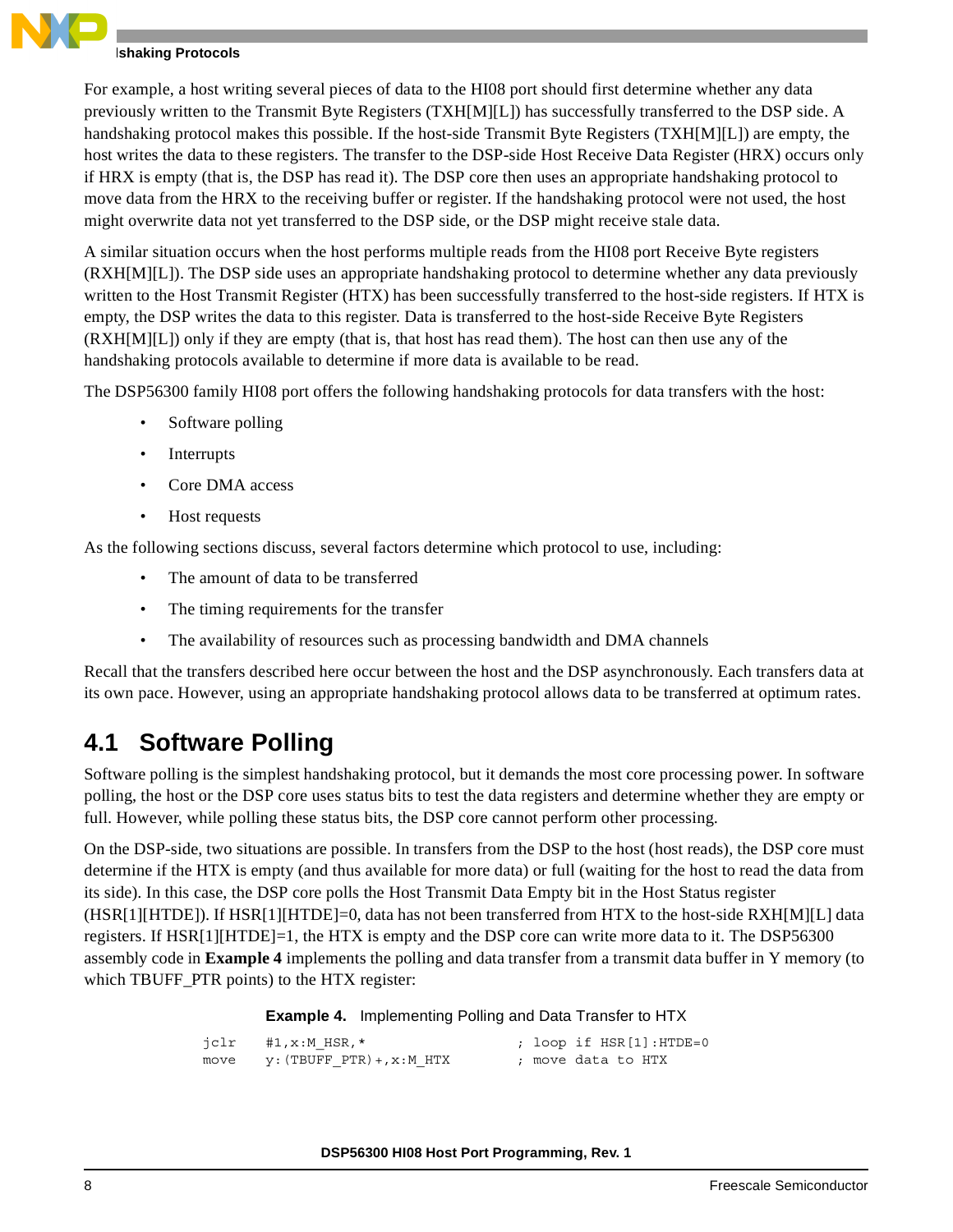

Similarly, in transfers from the host to the DSP (host writes), the DSP side should determine if the HRX is full (and thus needs to be moved to a memory buffer or a register) or empty (no data available from the host). The DSP core polls the Host Receive Data Full bit in the Host Status Register (HSR[0][HRDF]). If HSR[0][HRDF]=0, data has not been transferred from the host-side TXH[M][L] data registers to the DSP-side HRX. If HSR[0][HRDF]=1, the HTX is full and the DSP core can read data from it. The following DSP56300 assembly code in **[Example 5](#page-8-0)** implements the polling and data transfer from the HRX register to a receive data buffer in Y memory (to which RBUFF\_PTR points):

**Example 5.** Implementing Polling and Data Transfer from HTX

| $iclr$ #0, x: M HSR, *          |  | ; loop if HSR[0]:HRDF=0 |
|---------------------------------|--|-------------------------|
| movep x:M HRX, y: (RBUFF PTR) + |  | ; move data to buffer   |

<span id="page-8-0"></span>A similar mechanism is available on the host side. When data is transferred to the DSP (host writes), the host can poll the Transmit Data Empty bit in the Interface Status Register (ISR[1][TXDE]). If ISR[1]=TXDE=1, the host can write data to the TXL:M:H data registers. Otherwise, it must wait until the data currently in these registers is transferred to the DSP-side data registers. Finally, in transfers from the DSP to the host (host reads) the host can poll the Receive Data Full bit in the Interface Status register (ISR[0][RXDF]). When set, ISR[0][RXDF] indicates that data is available in the RXL[M][H] data registers.

### **4.1.1 Host Flags**

The HI08 control registers have four general-purpose flags for communication between the host and the DSP:

- DSP side: The HSR Host Flag bits (HCR[4–3]=HF[3–2]) can pass application-specific information to the host. (The host-side ISR Host Flag bits  $(ISR[4-3]=HF[3-2])$  reflect the status of  $HF[3-2]$ .)
- Host side: The ICR Host Flag bits (ICR $[4-3] = HF[1-0]$ ) can pass application-specific information to the DSP. (The DSP-side HSR Host Flag bits (HSR[4–3]=HF[1–0]) reflect the status of HF[1–0].)

### <span id="page-8-2"></span>**4.2 Interrupts**

Software interrupts allow the core to perform other processing tasks while waiting for HI08 resources to become available. An enabled interrupt automatically occurs when these resources become available for the data transfer. The interrupt routine then transfers the data between the host and the DSP.

<span id="page-8-1"></span>**[Table 7](#page-8-1)** lists the three HI08 interrupt sources (and their masking bits) in the Host Control Register (HCR):

| <b>Interrupt Source</b>               | <b>Masking Bit</b>                               |  |
|---------------------------------------|--------------------------------------------------|--|
| Receive Data Full interrupts          | Host Receive Interrupt Enable bit (HCR[0]=HRIE)  |  |
| <b>Transmit Data Empty interrupts</b> | Host Transmit Interrupt Enable bit (HCR[1]=HTIE) |  |
| <b>Host Command interrupts</b>        | Host Command Interrupt Enable bit (HCR[2]=HCIE)  |  |

**Table 7.** HI08 Core Interrupt Sources and Masking Bits

**[Figure 5](#page-9-0)** depicts how these bits operate. The DSP uses Receive Data Full and Transmit Data Empty interrupts to move data to or from the HTX and HRX data registers. The host uses Host Command interrupts to force execution of a DSP interrupt routine (as **["Host Commands" on page](#page-12-0) 13** explains).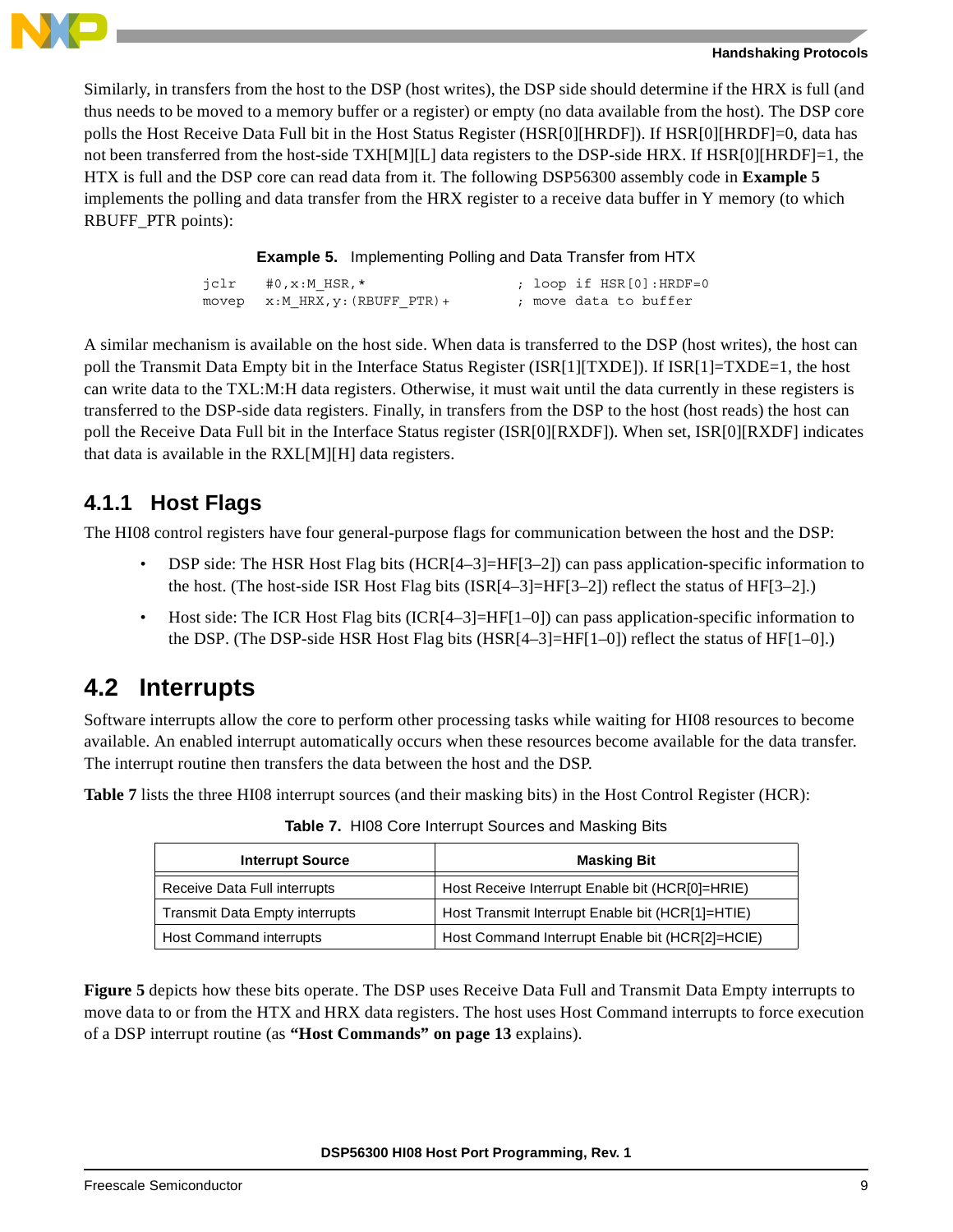





<span id="page-9-1"></span><span id="page-9-0"></span>The BSET and BCLR instructions easily enable and disable the HI08 interrupts, as **[Example 6](#page-9-1)** shows:

**Example 6.** Enabling the Host Receive Interrupt

bset #M\_HRIE,x:M\_HCR; enable host receive interrupt

The DSP56300 family allows two types of interrupts, short and long. Short interrupts are two words long and fit at the corresponding exception vector location, typically between \$02 and \$100 in program memory. The code in **[Example 7](#page-9-2)** is a short interrupt service routine to receive data from the HRX data register and place it in a buffer in Y memory pointed to by r0. Note that this code, like most short interrupt routines, assumes that the required resources (data register x1 and pointer r0 in this example) are not used anywhere else in the system.

**Example 7.** Moving Data from Register to Buffer (Interrupt Routine)

org P:\$60 movep x:M\_HRX, y: (r0) + ; HI08 Receive Data Full interrupt

<span id="page-9-3"></span><span id="page-9-2"></span>Similarly, a short Transmit Data Empty interrupt service routine could look like the code shown in **[Example 8](#page-9-3)**. This short interrupt moves data from a transmit buffer pointed to by r5 to the HI08 HTX register.

> **Example 8.** Moving Data from Buffer to Register (Interrupt Routine) org P:\$62

move y: (r5) +, x: MHTX; HI08 Transmit Data Empty interrupt

Long interrupts are exceptions. They require more than two instructions to service and are reached by a *jump to subroutine* instruction (*jsr*) at the exception vector location where a short interrupt would be located. A long interrupt routine can perform more sophisticated functions, such as saving the state of ALU and AGU registers and disabling other interrupts, if necessary. The exception routine may also need to determine whether the current data is the last data to be transferred, since this is a good place to decide when to disable the interrupt.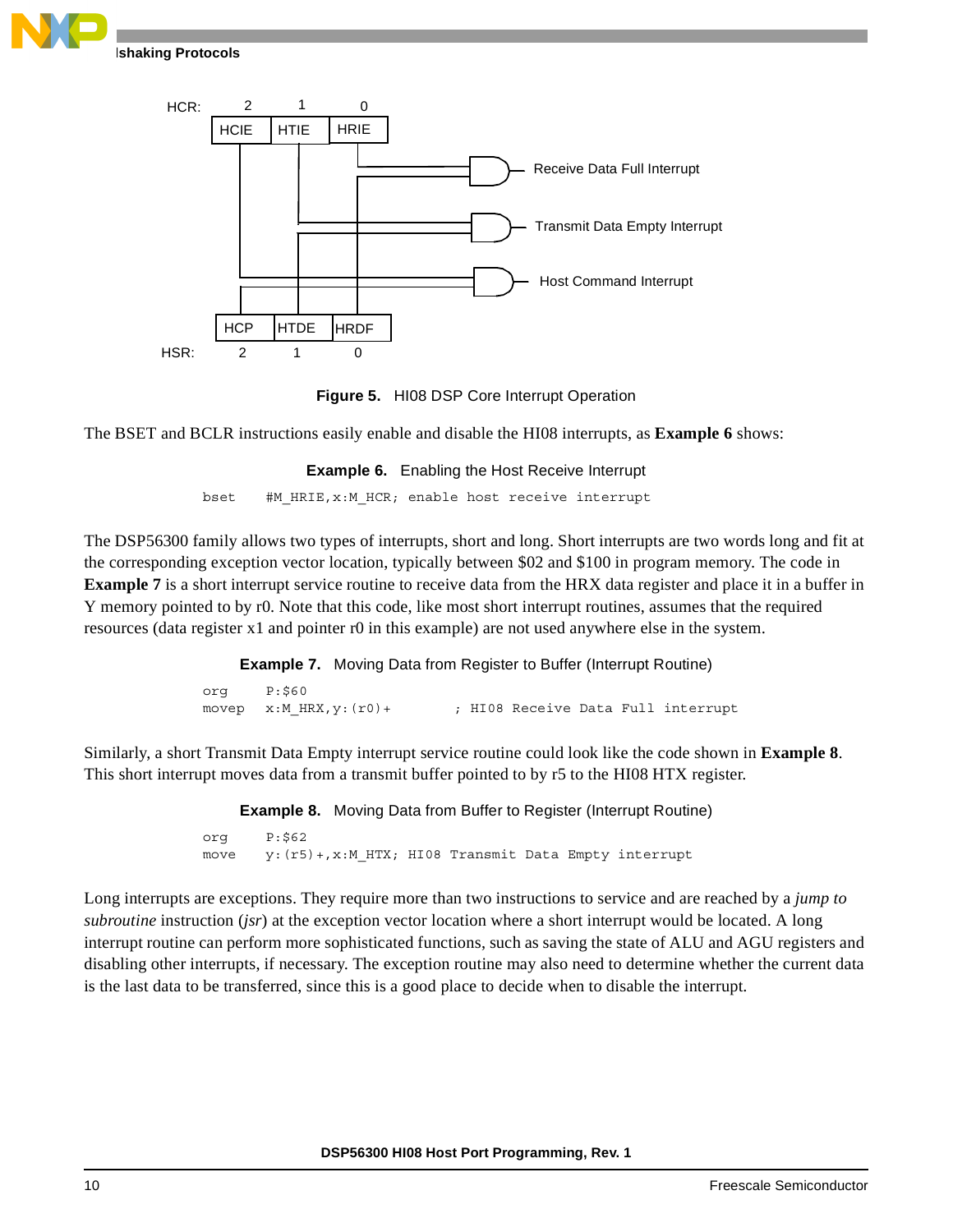

### **4.3 Core DMA Access**

The DSP56300 family Direct Memory Access (DMA) controller permits transfers between internal or external memory and I/O without any intervention by the core. A DMA channel can be set up to transfer data to or from the HTX and HRX data registers. This frees the core to use its processing power on functions other than polling or interrupt routines for the HI08. This may well be the best method to use for data transfers, but requires that one of the six DMA channels be available. Two HI08 DMA sources are possible, as **[Table 8](#page-10-0)** shows

<span id="page-10-0"></span>

| <b>Requesting Device</b>          | DCRx[15-11]=DRS[4-0] |
|-----------------------------------|----------------------|
| Host Receive Data Full (HRDF=1)   | 10011                |
| Host Transmit Data Empty (HTDE=1) | 10100                |

For example, in a DSP-to-host transfer (host reads) using DMA channel 1, the data resides in a transmit buffer starting at address TBUFF\_START and containing TBUFF\_SIZE data. **Example 9** [on page 11](#page-10-1) shows these parameters and the initial values of the channel 1 DMA Control Register (DCR1).

<span id="page-10-1"></span>

|                          |                                    | <b>Example 9.</b> DCR1: Parameters and Initial Values                              |
|--------------------------|------------------------------------|------------------------------------------------------------------------------------|
| TBUFF START EQU \$001000 |                                    | ; Transmit buffer start address                                                    |
|                          |                                    | ; Transmit buffer contains 32 datums                                               |
|                          |                                    | INIT DCR1 EQU \$88a251 501 ; Initialization of DCR1                                |
|                          | $:$ $[23]$ = DE = 1 -> DMA enabled |                                                                                    |
|                          |                                    | $: [22] = DIE = 0$ -> DMA interrupts disabled                                      |
|                          |                                    | ; $[21:19]$ = DTM2:DTM0 = 001 = by request, DE=0 when done, words                  |
|                          |                                    | ; $[18:17]$ = DPR1:DPR0 = 00 -> DMA0 priority level 0                              |
|                          |                                    | $: [16] = DCON = 0 \rightarrow$ continuous mode off                                |
|                          |                                    | ; $[15:11]$ = DRS4:DRS0 = 10100 -> request on HTDE=1                               |
|                          | $: [10] = D3D = 0$ -> non-3D mode  |                                                                                    |
|                          |                                    | $\left[\right.$ [9:7] = DAM5:DAM3 = 100 -> destination is linear access, no update |
|                          |                                    | $\left[\right.$ [6:4] = DAM2:DAM0 = 101 -> source is linear access, post +1        |
|                          |                                    | $\texttt{[3:2]}$ = DDS1:DDS0 = 00 -> X memory DMA0 destination                     |
|                          |                                    | $\lceil 1:0 \rceil$ = DSS1:DSS0 = 01 -> Y memory DMA0 source                       |

<span id="page-10-2"></span>The code in **[Example 10](#page-10-2)** makes it easy to program DMA channel 1. Notice that the initial values of DCR1 set up the DMA request to occur on a Host Transmit Data Empty condition. The DMA transfers TBUFF\_SIZE data from TBUFF PTR (post-incremented by 1 by the DMA controller) to the HI08 HTX data register.

| Example 10. | Programming DCR1 |  |
|-------------|------------------|--|
|             |                  |  |

| bclr  | #M D1L0, x:M IPRC  | ; disable DMA1 interrupts                                     |
|-------|--------------------|---------------------------------------------------------------|
| bclr  | #M D1L1, x: M IPRC |                                                               |
| movep |                    | #TBUFF START, x:M DSR1 ; DMA1 source is transmit buffer       |
|       |                    | movep #M HTX, x: M DDR1 : DMA1 destination is HTX             |
|       |                    | movep #TBUFF SIZE-1, x: M DCO1; DMA1 count is the full buffer |
|       |                    | movep #INIT DCR1, x:M DCR1 ; init. DMA1 control reqister      |

DMA transfers do not access the host bus. Using an appropriate polling mechanism, the host must determine when data is available in the host-side receive data registers.

Refer to the *DSP56300 Family Manual* to learn about DMA access in the Freescale 56300 family.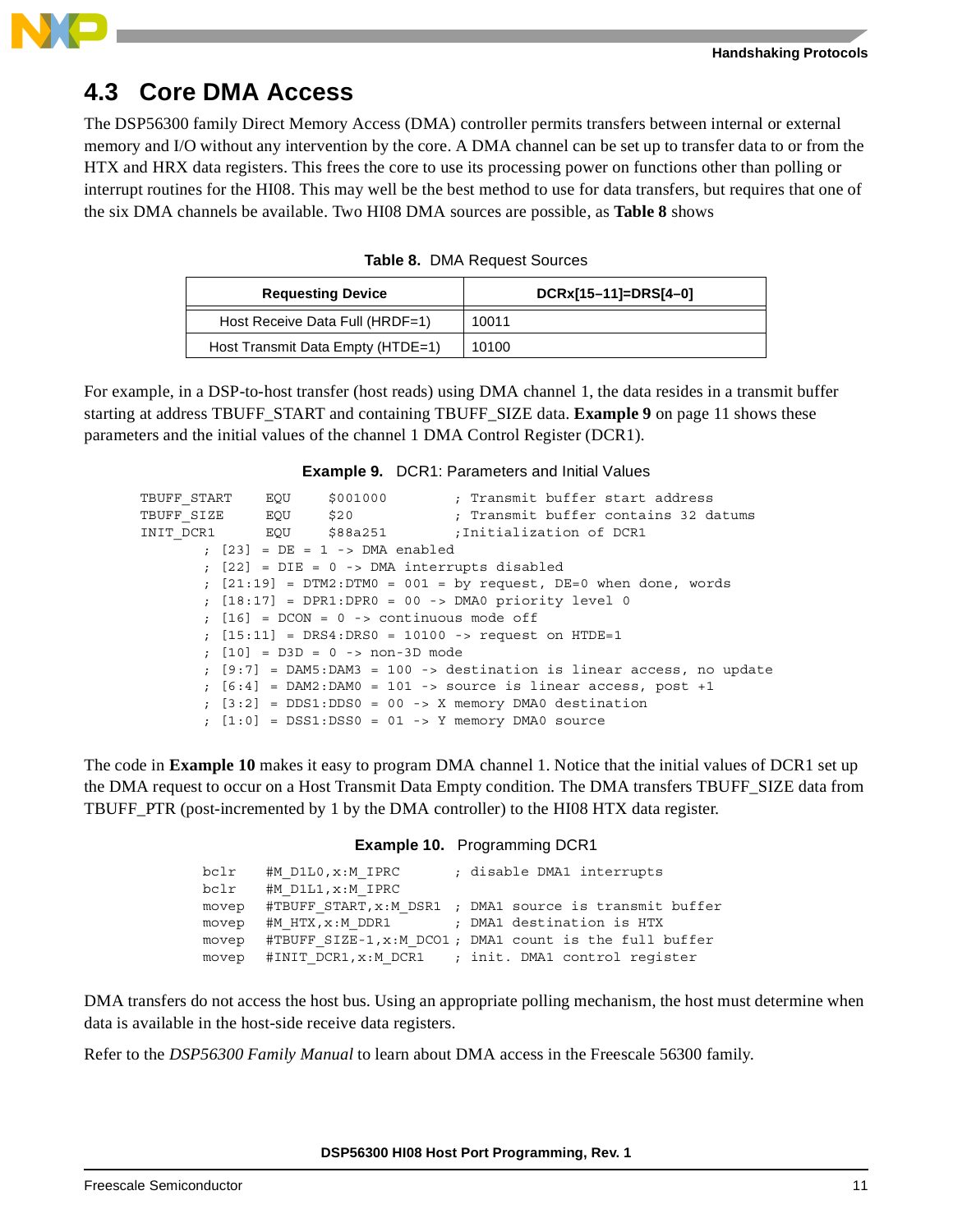**Ishaking Protocols** 

### <span id="page-11-0"></span>**4.4 Host Requests**

The host requests protocol provides a set of signal lines that allow the DSP side to request data transfers from the host. The request signal lines from the DSP normally connect to the host's interrupt request pins (IRQx) and indicate to the host when the DSP HI08 port requires service. The DSP side can be configured to use either a single request line for both receive and transmit requests, called Host Request (HREQ), or two signal lines, a Host Transmit Request (HTRQ) and a Host Receive Request (HRRQ), one for each type of transfer.

Host requests must be enabled on both the DSP side and the host side:

- DSP side: Set the HPCR Host Request Enable bit (HPCR[4]=HREN).
- Host side:
	- To configure the HI08 to use a single request line (HREQ), clear the ICR Double Host Request bit (ICR[2]=HDRQ).
	- To configure the HI08 to use both transmit and request lines, set the ICR[2]=HDRQ bit.

Further, to enable receive and transmit requests, the ICR Receive Request Enable bit (ICR[0]=RREQ) and the ICR Transmit Request Enable bit (ICR[1]=TREQ) must be set on the host side.

### **4.4.1 Host Request Operation**

With host requests enabled, the host request pins operate as **[Figure 6](#page-11-1)** shows. The host can then test these ICR bits to determine the interrupt's source.



**Figure 6.** HI08 Host Request Operation

<span id="page-11-2"></span><span id="page-11-1"></span>**[Table 9](#page-11-2)** shows how the HREQ pin operates with a single request line.

| ICR[1]=TREQ | ICR[0]=RREQ | <b>HREQ Pin</b>               |
|-------------|-------------|-------------------------------|
|             |             | No interrupts                 |
|             |             | RXDF request enabled          |
|             |             | <b>TXDE Request enabled</b>   |
|             |             | RXDF and TXDE request enabled |

**Table 9.** HREQ Pin Operation In Single Request Mode (ICR[2] = HDRQ = 0)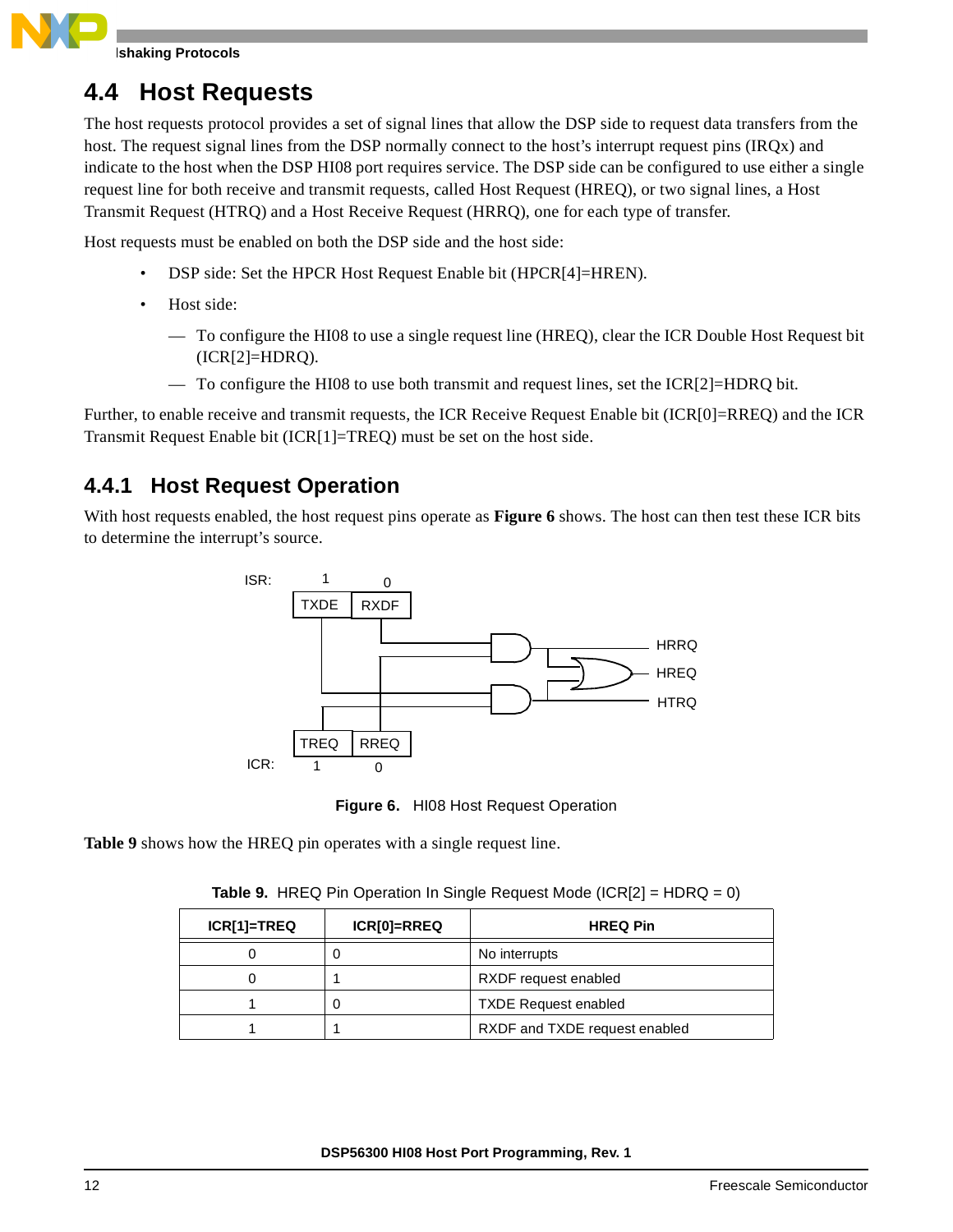

**[Table 10](#page-12-1)** shows how the transmit request (HTRQ) and receive request (HRRQ) lines operate with dual host requests enabled.

<span id="page-12-1"></span>

| ICR[1]=TREQ | ICR[0]=RREQ | <b>HTRQ Pin</b>             | <b>HRRQ Pin</b>      |
|-------------|-------------|-----------------------------|----------------------|
|             |             | No interrupts               | No interrupts        |
|             |             | No interrupts               | RXDF request enabled |
|             |             | <b>TXDE Request enabled</b> | No interrupts        |
|             |             | <b>TXDE Request enabled</b> | RXDF request enabled |

**Table 10.** HTRQ and HRRQ Pin Operation In Double Request Mode (ICR[2]=HDRQ=1)

To clear the interrupt request, the host must read or write the appropriate HI08 host-side data register. Two alternative ways to deassert the host request pins are to mask (clear) the host request enable bit or to reset the DSP.

### **4.4.2 The Interrupt Vector Register**

The IVR is an 8-bit read/write register that typically contains the interrupt vector number used with the MC680xx host processor to service the DSP. In this case, if the host request signal is asserted to notify the Freescale MC68000 family host of an HI08 request, the host processor asserts the Host Acknowledge signal (HACK) as part of its interrupt acknowledge signal. When HREQ and HACK are simultaneously asserted, the contents of the IVR are placed on the host data bus. The host then uses this information as the vector for the interrupt service routine.

# <span id="page-12-0"></span>**5 Host Commands**

This innovative feature of the HI08 host interface allows the host to issue any of 128 DSP interrupt routines as command requests for the DSP to execute. For example, the host may issue a host command that sets up and enables a DMA transfer. The DSP56300 family processors with an HI08 port have reserved interrupt vector addresses for application-specific host command interrupts (in the DSP56303 these correspond to addresses \$64 through \$FF). Note that this flexibility is independent of the data transfer mechanisms in the HI08. It enables the host processor to read or write DSP registers or memory locations, perform control status or debugging operations and start DMA transfers, among other functions.

Note that when the DSP enters the Stop mode, it electrically disconnects the HI08 pins, and, thus, disables the HI08 until the core leaves Stop mode. While the HI08 configuration remains unchanged in Stop mode, the DSP core cannot be restarted via the HI08 interface. DO NOT issue a STOP via a host command unless you provide some other mechanism for exiting this mode.

Setting the HCR[2]=HCIE bit on the DSP side enables host command interrupts (refer to ["Interrupts" on page](#page-8-2) 9). The host then issues host commands via the Command Vector register (CVR). Setting the Host Command (CVR[7]=HC=1) requests the command interrupt and writing the seven Host Vector bits (CVR[6–0]=HV6–HV0) selects the vector address. When DSP core recognizes the host command interrupt, the address of the interrupt taken is 2 x HV. This allows the host to force execution of any interrupt handler (e.g. SSI, SCI, IRQx, etc.). The host can write the HC and HV bits simultaneously.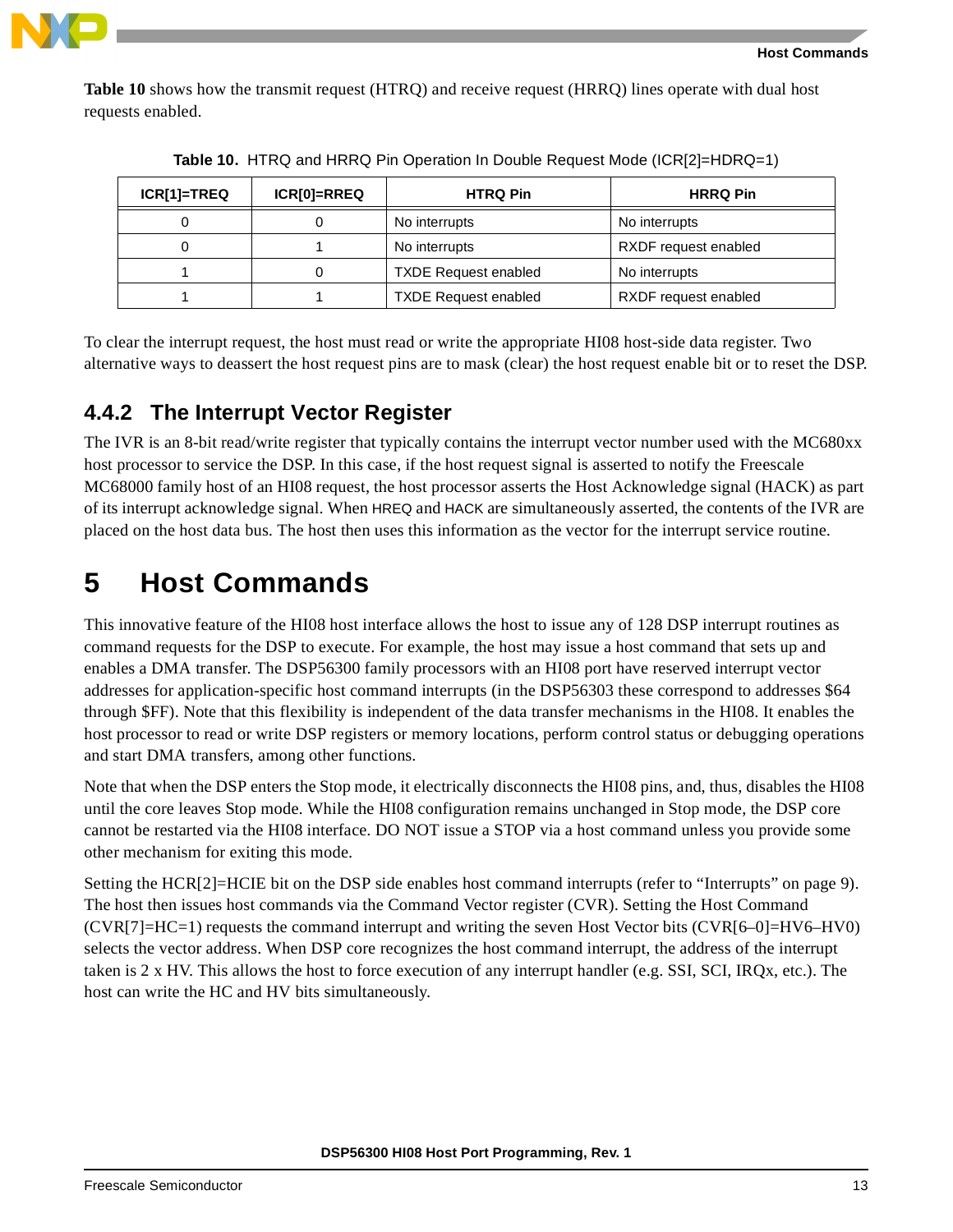

# <span id="page-13-0"></span>**6 Endian Modes**

The Host Little Endian bit in the host-side Interface Control Register (ICR[5]=HLEND) allows the host to access the HI08 data registers in Big Endian or Little Endian mode. In Little Endian mode (HLEND=1), a host transfer occurs as **[Figure 7](#page-13-1)** shows.



**Figure 7.** HI08 Read and Write Operations in Little-Endian Mode

<span id="page-13-1"></span>In some cases, a host may transfer data one byte at a time. Thus, to transfer 24 bits of data requires three store (or load) byte operations. Also, to cause the transfer of data to the DSP-side HRX, the data byte at host bus address \$7 must be written last. In other cases, the host bus controller may be sophisticated enough to allow the host to transfer all bytes in a single operation (instruction). For example, in the Power PC MPC860 processor, the General Purpose Controller Module (GPCM) in the memory controller can be programmed such that the host can execute a single read (load word, *ldw*) or write (store word, *stw*) instruction to HI08 port and cause four byte transfers to occur on the host bus. For example, the 32-bit data transfer operation shown in **[Figure 7](#page-13-1)** writes byte data xx to HI08 address \$4, byte aa to address \$5, byte bb to address \$6 and byte cc to address \$7 (assuming that the 24 bits of data are contained in the lower 24 bits of the host's 32-bit data register, as shown).

A similar operation occurs when the HI08 is initialized in Big Endian mode by clearing the Host Little Endian bit (ICR[5]=HLEND), as in **Figure 8** [on page 14](#page-13-2) depicts. Note that the HI08 hardware properly transfers the data between the DSP-side and the host-side data registers.



<span id="page-13-2"></span>**Figure 8.** HI08 Read and Write Operations in Big-Endian Mode

**DSP56300 HI08 Host Port Programming, Rev. 1**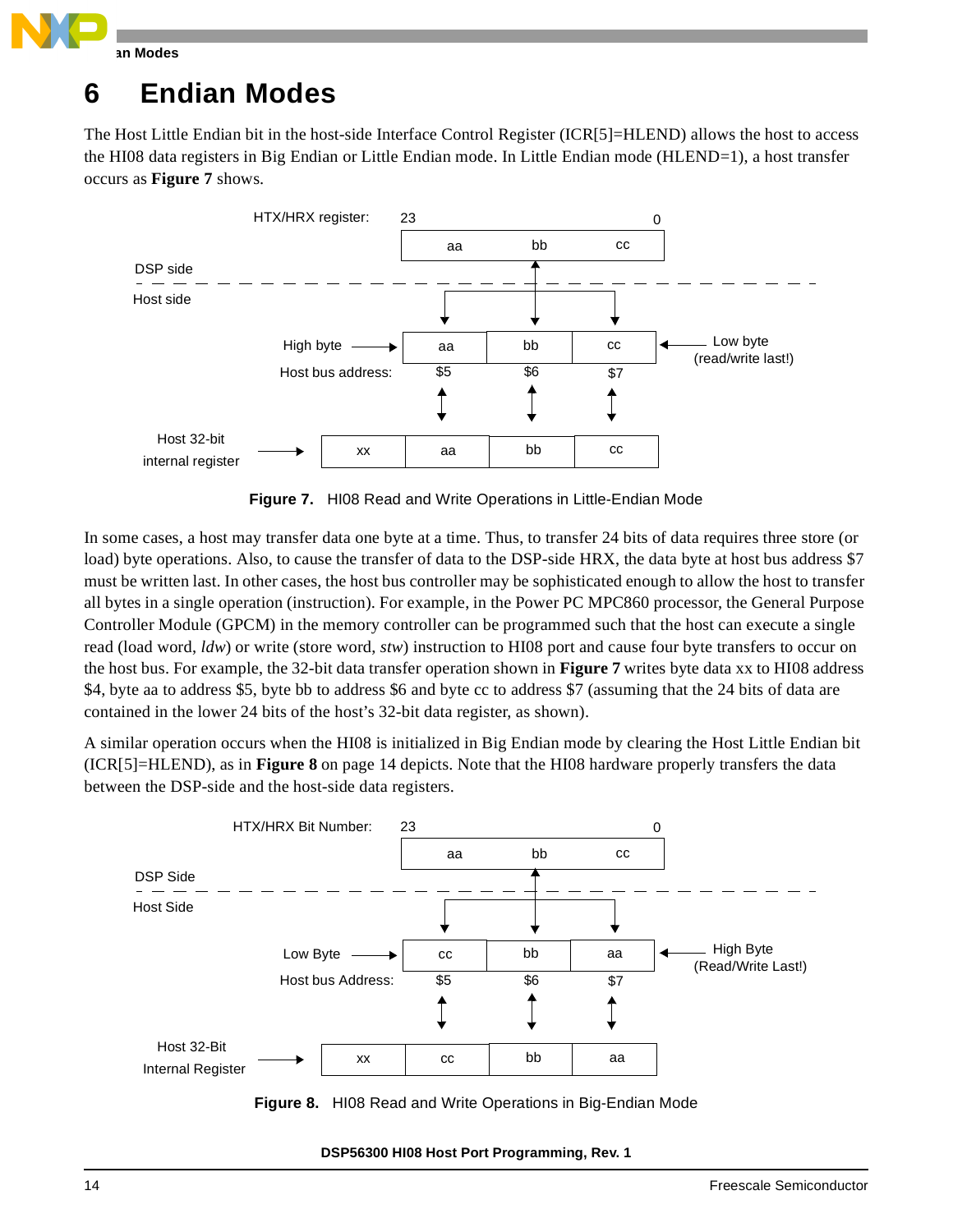

# **7 Boot-up Using the HI08 Host Port**

The DSP56300 core has eight bootstrap operating modes to start up after reset. As the processor exits the Reset state, it loads the values at the external mode pins MODA/IRQA, MODB/IRQB, MODC/IRQC and MODD/IRQD into the Chip Operating Mode bits (MA, MB, MC and MD) of the Operating Mode register (OMR). These bits determine the bootstrap operating mode. Modes C, D, E and F use the HI08 host port to bootstrap the application code to the DSP. **[Table 11](#page-14-0)** describes these modes for the DSP56307.

<span id="page-14-0"></span>

| Mode | <b>MODD</b> | <b>MODC</b> | <b>MODB</b> | <b>MODA</b> | <b>HI08 Bootstrap Description</b> |
|------|-------------|-------------|-------------|-------------|-----------------------------------|
| С    |             |             |             |             | ISA/DSP5630x mode                 |
| D    |             |             |             |             | HC11 non-multiplexed bus mode     |
| F    |             |             |             |             | 8051 multiplexed bus mode         |
|      |             |             |             |             | MC68302 bus mode                  |

**Table 11.** DSP56307 Bootstrap Operating Modes

The bootstrap program is factory-programmed into an internal 192-word by 24-bit bootstrap ROM at locations \$FF0000 to \$FF00BF of P memory. This program can load program RAM segments from the HI08 host port.

When using any of the modes shown in **[Table 11](#page-14-0)**, the core begins to execute the bootstrap program and configure the HI08 based on the OMR Mode bits. The bootstrap program then expects the following data sequence when downloading the user program from the HI08:

- **1.** Three bytes (least significant byte first) indicating the number of 24-bit program words to be loaded
- **2.** Three bytes (least significant byte first) indicating the 24-bit starting address in P memory to load the user's program
- **3.** The user's program (three bytes, least significant byte first, for each program word)

When the bootstrap program completes loading the specified number of words, it jumps to the specified starting address and executes the loaded program.